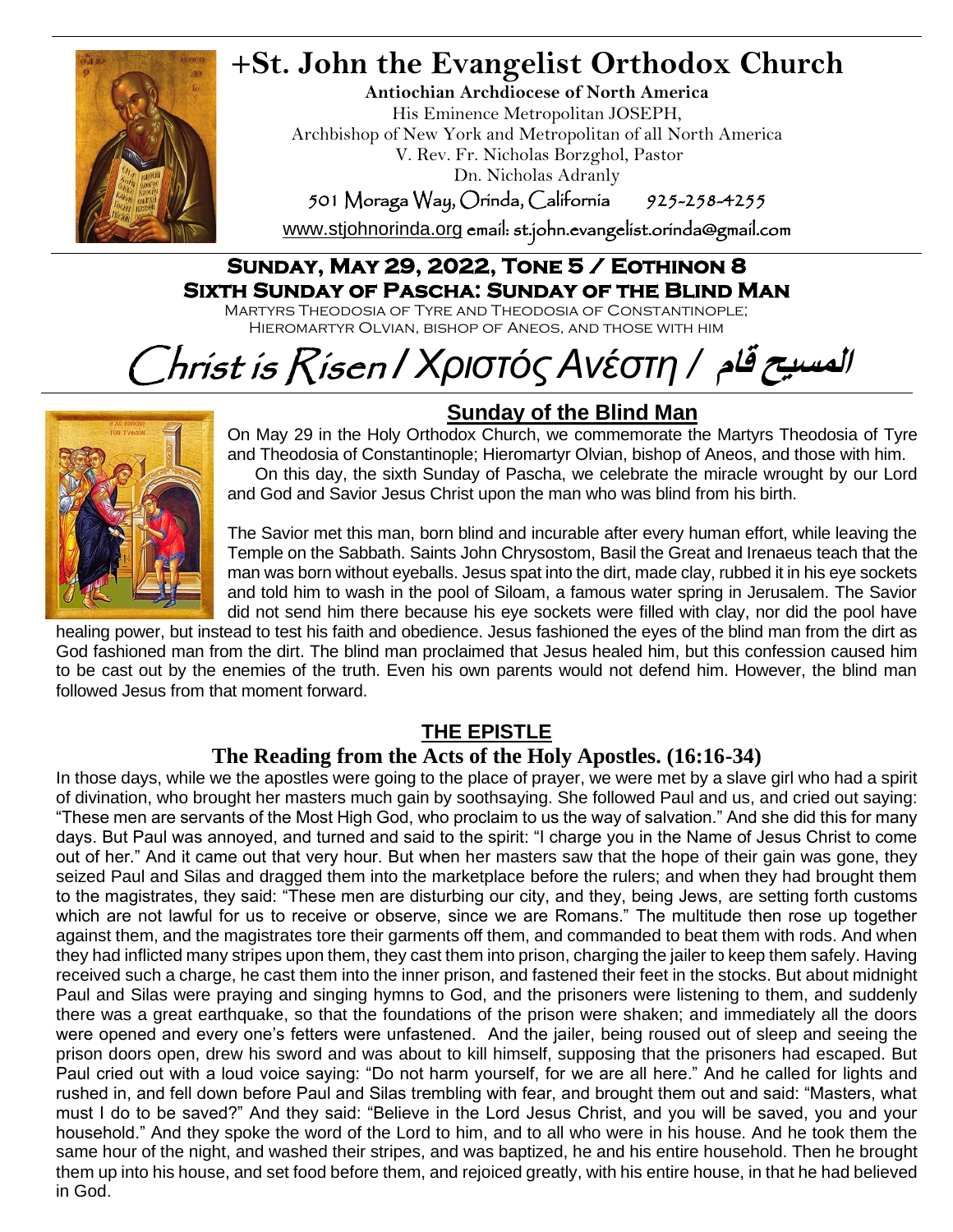#### اَّنتَ يا رَبُّ تَحفَظُنا وَتَستُرُنا مِنَ هَذا الجيل .خَلِّصْني يا رَبُّ، فَا<sub>ئِ</sub>نَّ البارَّ قَد فَنِي. .خَلَصْني يا رَبُ، فَا

فَصلٌ مِنْ أَعمالِ الرُّسُلِ القِّنَيسينَ الأَطهارِ . (16:16-34) **َ**

في تِلكَ الأَيَامِ، فيما نَحنُ الرُّسُلَ مُنطَلِقونَ إلى الصَّلاةِ، اسْتَقبَلَتْنَا جارِيَةٌ بِها روحُ عَرافَةٍ. وَكانَتْ تُكْسِبُ مَواليها كَسْبَا جَزيلاً بِعَرافَةِ و اللهُ عَنْ الْمُر َ َ <u>َ</u> َ ٔ ـ  $\ddot{\phantom{0}}$ َ ْ <u>َ</u>ّ ٔ<br>ا ا<br>ا َ َ ْ َ بولُسَ وَإِثْرِنا، وَتَصيحُ قائِلَةً: هَؤلاءِ الرِّجالُ هُم عَبيدُ اللهِ العَلِيِّ، وَهُمْ يُبَشِّرُونَكُمْ بِطَريقِ الخَلاص. وَصَنَعَتْ ذَلِكَ أَيَّامًا كَثيرَةً، فَتَضَجَّرَ بولُسُ، والتَّفَتَ إلى<br>. َ م<br>أ َ َ ٔ<br>ا َ ْ َ ْ َ َ َ َ الرّوحِ وَقالَ: إنّي آمُرُكَ بِاسْمِ يَسوعَ المَسيحِ أَنْ تَخرُجَ مِنْها. فَخَرَجَ في تِلكَ السّاعَة. فَلَمَا رَأى مَواليها أَنَّهُ قَد خَرَجَ رَجاءُ مَكسَبِهِمْ، قَبَضُوا عَلى بولُسَ وَسِيلا َ .<br>. َ َ َ َ َ <u>:</u> َ َ ْ َ ْ ا<br>ا َ َ َ وَجَرَّوهُما إلى السّوقِ عِندَ الحُكَّامِ، وَقَدَّموهُما إلى الوُلاةِ قائِلينَ: إنَّ هَذَينِ الرَّجُلَينِ يُبَلْبِلانِ مَدينَتَنَا وَهُما يَهوديّان، وَيُنادِيانِ بِعاداتٍ لا يَجُوزُ لَنا قَبُولُها، وَلا ً<br>ً َ َ <u>َ</u> َ َ ــٰ َ <u>َ</u> َ َ العَمَلُ بِها إذ نَحنُ رومانِيُّون. فَقامَ عَلَيهِما الجَمعُ مَعًا، وَمَزَّقَ الوُلاةُ ثِيابَهُما، وَأَمَروا بِأَنْ يُضْرَبا بِالعِصِيِّ. وَلَمَا أَثْخَنوهُما بِالجِراحِ أَلقَوهُما في السِّجنِ، وَأَوصَوا<br>. .<br>ا .<br>-ً<br>ً َ **ٔ**  $\overline{\phantom{0}}$ ً َ ً ֺ֧<sup>֓</sup> َ َ َ َ السَّجَّانَ بِأَنْ يَحرُسَهُما بِضَبْطٍ. وَهوَ إذْ أُوصِيَ بِمِثْلِ تِلكَ الوَصِيَّةِ، أَلقاهُما في السِّجنِ الداخِلِيِّ، وَضَبَطَ أَرجُلَهُما في المِقْطَرَة. وَعِندَ نِصْفِ اللَّيلِ، كانَ بولُسُ <u>:</u> َ َ Ì َ َ <u>ٔ</u> َ َ َ **ٔ** ٔ<br>ا َ وَسيلا يُصَلِّيانِ وَيُسَبِّحانِ اللهَ، والمَحْبوسونَ يَسْمَعونَهُما، فَحَدَثَتْ بَغْتَةً زَلزَلَةٌ عَظِيمَةٌ حَتّى تَزَعَزَعَتْ أُسُسُ السِّجنِ. فانْفَتَحَت في الحالِ الأَبْوابُ كُلُّها، وانْفَكَّت .<br>م .<br>. ٔ. َ ــٰ َ َ ْ  $\ddot{\phantom{0}}$ **ٔ** َ َ **ٔ** .<br>م ْ َ َ َ .<br>ا .<br>ا قُيُودُ الجَميع. فَلَمّا استَيَقَظَ السَّجّانُ، وَرَأَى أَبوابَ السِّجنِ أَنَّها مَفتُوحَةٌ، استَلَّ السَّيفَ وَهَمَّ أَنْ يَقْتُلَ نَفْسَهُ، لِظَنِّهِ أَنَّ المَحبُوسِينَ قَدْ هَرَبوا. فنَاداهُ بولُسُ بِصَوْتٍ <u>َ</u> .<br>-َ َ ֺ֩<mark>֚</mark>֕֘ َ ً **ٔ** َ َ .<br>ا  $\frac{1}{2}$ ــد<br>ا انا<br>ا  $\overline{a}$ ْ <u>َ</u> ً<br>ً عالٍ قائِلاً: لا تَعْمَل بِنَفْسِكَ سُوءًا، فَإِنّا جَميعَنا هَهُنا. فَطَلَبَ مِصْباحًا، وَوَثَبَ إلى داخِلٍ، وَخَرَّ لِبُولُسَ وَسِيلا وَهوَ مُرْتَعِدٌ، ثُمَّ خَرَجَ بِهِما وَقالَ: يا سَيِّدَيَّ َ َ **ٔ** َ َ **ٔ** َ َ ֺ֧<sup>ֺ</sup> َ ْ انا<br>ا ْ .<br>ا َ َ َ ماذا يَنْبَغِي لي أَنْ أَصْنَعَ لِكَي أَخْلُصَ؟ فَقَالا: آمِنْ بِالرَّبِّ يَسوعَ المَسيحِ، فَتَخْلُصَ أَنتَ وَأَهْلُ بَيْتِكَ. وَكَلَّماهُ هُوَ وَجَميعَ مَنْ في بَيتِهِ بِكَلِمَةِ الرَّبّ. فَأَخَذَهُما ٔ<br>ا ْ ١. َ َ َ <u>:</u> .<br>م  $\zeta$ .<br>-<u>ا</u> . <u>:</u> َ  $\zeta$ َ َ َ َ َ َ في تِلكَ السّاعَةِ مِنَ اللّيلِ، وَغَسَلَ جِراحَهُما، وَاعْتَمَدَ مِن وَقْتِهِ، هُوَ وَذَووهُ أَجْمَعون. ثُمَّ أَصْعَدَهُما إلى بَيْتِهِ وَقَدَّمَ لَهُما مائِدَةً، وابْتَهَجَ مَعَ جَميعِ أَهلِ بَيتِهِ، إذْ َ  $\overline{a}$ ً<br>ب َ َ َ **ٔ** ــٰ َ <u>َ</u>ّ َ **ٔ** ا<br>ا َ ٔ<br>ّ ֺ<u>֡</u> َ َ َ َ ْ ِباهلل. َ ن َ آم َد ق َ كان .<br>-<br>-

#### **THE GOSPEL**

#### **The Reading from the Holy Gospel according to St. John. (9:1-38)**

At that time, when Jesus was passing, he saw a man blind from his birth. And His disciples asked Him, "Rabbi, who sinned, this man or his parents, that he was born blind?" Jesus answered, "It was not that this man sinned, or his parents, but that the works of God might be made manifest in him. I must work the works of Him who sent Me, while it is day; night comes, when no one can work. As long as I am in the world, I am the light of the world." As he said this, he spat on the ground and made clay of the spittle and anointed the man's eyes with the clay, saying to him, "Go, wash in the pool of Siloam," which means "Sent." So he went and washed and came back seeing. The neighbors and those who had seen him before as a beggar, said, "Is not this the man who used to sit and beg?" Some said, "It is he;" others said, "No, but he is like him." He said, "I am the man." They said to him, "Then how were your eyes opened?" He answered, "The man called Jesus made clay and anointed my eyes and said to me, 'Go to Siloam and wash'; so I went and washed and received my sight." They said to him, "Where is he?" He said, "I do not know." They brought to the Pharisees the man who had formerly been blind. Now it was a Sabbath day when Jesus made the clay and opened his eyes. The Pharisees again asked him how he had received his sight. And he said to them, "He put clay on my eyes, and I washed, and I see." Some of the Pharisees said, "This man is not from God, for He does not keep the Sabbath." But others said, "How can a man who is a sinner do such signs?" There was a division among them. So they again said to the blind man, "What do you say about Him, since He has opened your eyes?" He said, "He is a prophet." The Jews did not believe that he had been blind and had received his sight, until they called the parents of the man who had received his sight, and asked them, "Is this your son, who you say was born blind? How then does he now see?" His parents answered, "We know that this is our son, and that he was born blind; but how he now sees we do not know, nor do we know who opened his eyes. Ask him; he is of age, he will speak for himself." His parents said this because they feared the Jews, for the Jews had already agreed that if anyone should confess him to be Christ, he was to be put out of the synagogue. Therefore, his parents said, "He is of age, ask him." So for the second time they called the man who had been blind, and said to him, "Give God the praise; we know that this man is a sinner." He answered, "Whether he is a sinner, I do not know; one thing I know, that though I was blind, now I see." They said to him, "What did He do to you? How did He open your eyes?" He answered them, "I have told you already, and you would not listen. Why do you want to hear it again? Do you too want to become His disciples?" And they reviled him, saying, "You are His disciple, but we are disciples of Moses. We know that God has spoken to Moses, but as for this man, we do not know where He comes from." The man answered, "Why, this is a marvel! You do not know where He comes from, and yet He opened my eyes. We know that God does not listen to sinners, but if anyone is a worshiper of God and does His will, God listens to him. Never since the world began has it been heard that anyone opened the eyes of a man born blind. If this man were not from God, He could do nothing." They answered him, "You were born in utter sin, and would you teach us?" And they cast him out. Jesus heard that they had cast him out, and having found him He said, "Do you believe in the Son of God?" He answered, "And who is He, Sir, that I may believe in Him?" Jesus said to him, "You have seen Him, and it is He who speaks to you." He said, "Lord, I believe." And he worshiped Him.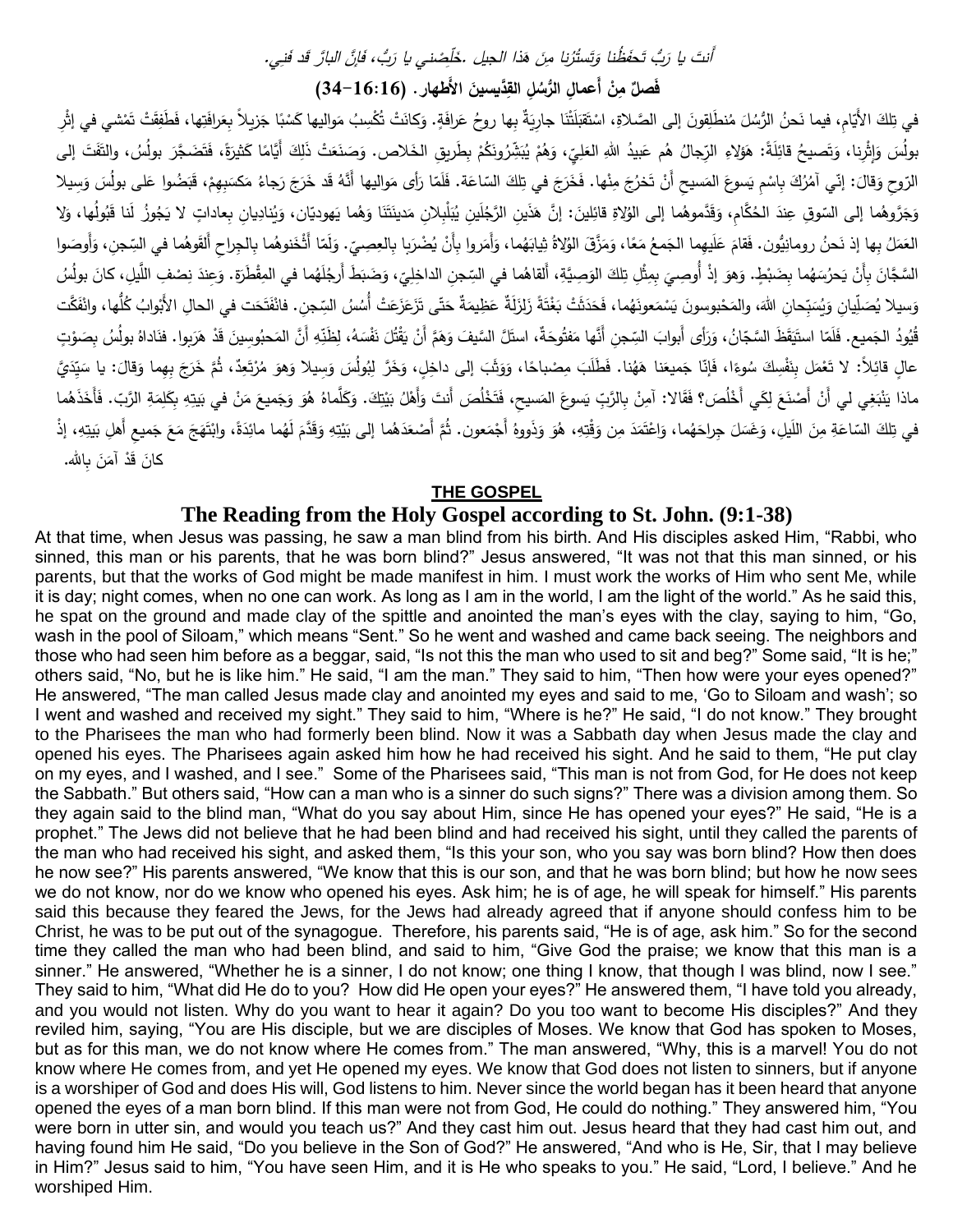#### **ْ** فَضلٌ شَريفٌ مِنْ بِشارَةِ القِدّيسِ يوحَنّا الإنْجيلي البَشير والتلميذِ الطاهِرِ . (1:9–38) **َ َ**

َ في ذَلِكَ الزَّمانِ، فيما يَسوعُ مُجْتازٌ ، رَأَى إنْسانًا أَعْمى مُنذُ مَولِدِهِ. فَسَأَلَهُ تَلاميذُهُ قائِلينَ: يا رَبُّ، مَن أَخْطَأَ أَهَذا أَمْ أَبَواهُ حَتّى وُلِدَ أَعمى؟ أَجابَ يَسوعُ: .<br>نم <u>َ</u> ا<br>ا َ ْ َ **ٔ** َ ١, ْ ى<br>ئا لا هَذا أَخْطَأَ وَلا أَبَواهُ، لَكِن لِتَظْهَرَ أَعْمالُ اللهِ فيهِ. يَنْبَغي لي أَنْ أَعْمَلَ أَعْمالَ الذي أَرْسَلَني ما دامَ نَهارٌ . يَأتي لَيلٌ حَيْثُ لا يَسْتَطيعُ أَحَدٌ أَنْ يَعْمَلَ. ما ْ .<br>. َ ْ .<br>-ْ ْ َ ٔ. َ ً<br>ً ٔ<br>ا ْ ٔ<br>ا ً<br>ً ْ .<br>-ؘ<br>ؘ ْ ا<br>ا  $\zeta$ دُمْتُ في العالَمِ، فَأَنا نورُ العالَم. قالَ هَذا، وَتَفَلَ عَلى الأَرضِ، وَصَنَعَ مِن تَفْلَتِهِ طينًا، وَطَلى بِالطّينِ عَينَيِّ الأَعْمى، وَقَالَ لَهُ: اذْهَبْ واغْتَسِلْ في بِرْكَةِ<br>مُمْتُ في العالَمِ، فَأَنا نورُ الع َ َ ٔ<br>ا <u>بَ</u> َ گا<br>ا ٔ<br>ا .<br>أ .<br>أ **ٔ**  $\overline{a}$ <u>ہ</u> َ ْ َ َ َ <u>َ</u> َ سِلْوامَ (الذي تَفْسيرُهُ المُرْسَل). فَمَضـى واغْتَسَلَ وَعادَ بَصـيرًا. فالجيرانُ والذينَ كانوا يَرَوْنَهُ مِن قَبلُ أَنَّهُ كانَ أَعْمى قالوا: أَلَيسَ هَذا هُوَ الذي كانَ يَجْلِسُ ْ .<br>. ۱. <u>َ</u> ٔ<br>ا َ  $\overline{a}$ ً<br>ب ً<br>ب ْ <u>َ</u> **ٔ** َ َ وَيَسْتَعطي؟ فَقالَ بَعْضُــهُم هَذا هُوَ، وَآخَرونَ قالوا "إِنَّهُ يُشْـبِهُهُ". وَأَمًا هُوَ فَكانَ يَقولُ "إِنِّي أنا هُوَ ." فَقالوا لَهُ: كَيْفَ انْفَتَحَتْ عَيْناكَ؟ أجابَ ذاكَ وَقالَ: <u>َ</u> <u>َ</u> َ َ ْ <u>َ</u>ّ َ َ ى<br>ئ ْ ْ َ .<br>ا ْ َ إنسانٌ يُقالُ لَهُ يَسوعُ، صَنعَ طينًا وَطَلى عَينَيَّ وَقالَ لي "ذْهَبْ إلى بِركَةِ سِلْوامَ واغْتَسِل." فَمَصَيْتُ واغْتَسَلْتُ، فَأَبْصَرتُ. فَقالوا لَهُ: أَينَ ذاك؟ فَقالَ: لا َ مُ **ٔ** ٔ<br>ا َ َ َ َ َ  $\mathbf{I}$ ً<br>ً َ َ أَعْلَم. فَأَتَوا بِهِ، أَيْ بِالذي كانَ قَبْلاً أَعْمى إلى الفَريسِيّينَ. وَكانَ حينَ صَنَعَ يَسوعُ الطّينَ وَفَتَحَ عَيْنَيْهِ يَومُ سَبْتٍ. فَسَأَلَهُ الفَرّيسيونَ أَيضًا، كَيفَ أَبْصَرَ ؟ َ  $\zeta$ َ َ <u>َ</u> ْ <u>َ</u> **ٔ** ْ ً<br>ا ْ َ .<br>ا **ٔ** َ **ٔ** َ فَقالَ لَهُم: جَعَلَ عَلى عَيْنَيَّ طينًا ثُمَّ اغْتَسَـلتُ، فَأَنا الآنَ أُبْصِـر . فَقالَ قَومٌ مِنَ الفَرّيسِـيِّينَ: هذا الإِنْسـانُ لَيْسَ مِنَ اللهِ، لأَنَّهُ لا يَحْفَظُ السَّـبتَ. آخَرونَ ى<br>ئ <u>َ</u> <u>َ</u> ٔ<br>ا <u>َ</u> َ ً<br>ً ْ َ **ٔ** قالوا: كَيفَ يَقدِرُ ۖ إِنْســانٌ خاطِئٌ أَنْ يَعمَلَ مِثْلَ هَذِهِ الآيات؟ فَوَقَعَ بَينَهُمْ شِــقاقٌ. فَقالوا أَيضًــا لِلأَعمى: ماذا نَقولُ أَنتَ عَنْهُ مِنْ حَيْثُ إِنَّهُ فَتَحَ عَيْنَيْك؟ ْ ١.  $\zeta$ َ ى<br>ئ ٔ<br>ا ٔ<br>ا ً<br>ً ٔ. <u>:</u> **ٔ** .<br>. .<br>. َ َ فَقالَ: إنَّهُ نَبِيٍّ. وَلَم يُصَــدِّقِ اليَهودُ عَنهُ أَنَّهُ كانَ أَعمى فَأَبِصَــرَ حَتّى دَعَوا أَبَوَي الذي أَبصَــرَ وَسَــأَلوهُما قائِلينَ: أَهَذا هُوَ ابْنُكُما الذي تَقولانِ إنَّهُ وُلِدَ َ ٔ, َ ْ َ ى<br>ئا <u>َ</u> ً<br>ا َ .<br>. َ ١. َ َ َ َ ِّ أَعمى؟ فَكَيفَ أَبْصَــرَ الآن؟ أَجابَهُمْ أَبَواهُ وَقالا: نَحنُ نَعْلَمُ أَنَّ هَذا وَلَدُنا، وَأَنَّهُ وُلِدَ أَعمى، وَأَمَّا كَيفَ أَبْصَــرَ الآنَ فَلا نَعْلَمُ، أَوْ مَنْ فَتَحَ عَيْنَيْهِ، فَنَحنُ لا َ ٔ<br>ا َ َ ى<br>ئا ْ َ ۱ ْ ٔ. <u>ٔ</u> ْ .<br>-ْ ْ <u>:</u> .<br>ا ً<br>ا َ <u>:</u> نَعْلَمُ، هُوَ كامِلُ السِّنِّ فاسْأَلوهُ، فَهُوَ يَتَكَلَّمُ عَنْ نَفْسِهِ. قالَ أَبَواهُ هَذا، لأَنَّهما كانا يخافانِ مِنَ اليَهودِ، لأَنَّ اليَهودَ كانوا قَدْ تَعاهَدوا أَنَّهُ إنِ اعْتَرَفَ أَحَدٌ بِأَنَّهُ ى<br>ئ ۱  $\overline{a}$ .<br>م <u>َ</u> .<br>-َ .<br>ا َ ْ ْ ِ<br>فا .<br>-.<br>. ٔ. ْ المَسيحُ، يُخْرَجُ مِنَ المَجْمعِ. فَلِذَلِكَ قالَ أَبَواهُ، "هُوَ كامِلُ السِّنِّ، فاسْأَلوهُ." فَدَعَوا ثانِيَةَ الإِنْسانَ الذي كانَ أَعْمى وَقالوا لَهُ: أَعطِ مَجْدًا لله، فَإِنَّا نَعْلَمُ أَنَّ ْ َ َ ٔ<br>ا َ َ **ٔ** ً<br>ً ْ **ٔ** َ ْ <u>َ</u> <u>َ</u> ٔ. َ هَذا الإنْسانَ خاطِئٌ. فَأَجابَ ذاكَ وَقال: أَخاطِئٌ هُوَ لا أَعْلَمُ، إنَّما أَعْلَمُ شَيْئًا واحِدًا، أَنِّي كُنْتُ أَعْمى، والآنَ أَنا أُبْصِر . فَقالوا لَهُ أَيضًا: ماذا صَنَعَ بِكَ؟ <u>َ</u>ّ ْ ْ َ ْ ْ َ َ **ٔ** َ <u>:</u> كَيفَ فَتَحَ عَيْنَيْكَ؟ أَجابَهُمْ: قَدْ أَخبَرتُكُم فَلَم تَسْمَعوا، فَماذا تُريدونَ أَنْ تَسْمَعوا أَيضًا؟ أَلَعَلَّكُمْ أَنتُمْ أَيضًا تُريدونَ أَنْ تَصميروا لَهُ تَلاميذ؟ فَشَتَموهُ وَقالوا لَهُ: ِّ َ ْ ْ َ ١. .<br>-ْ ٔ. .<br>. .<br>-<u>َ</u> ْ ْ َ َ ْ َ أَنتَ تِلميذُ ذاكَ، وأَمّا نَحنُ فَإِنَّا تَلاميذُ موســى، وَنَحنُ نَعْلَمُ أَنَّ اللهَ قَدْ كَلَّمَ موســى، فَأَمَّا هَذا، فَلا نَعْلَمُ مِنْ أَيْنَ هُوَ. أَجابَ الرَّجُلُ وَقالَ لَهُمْ: إنَّ في هَذا ى<br>ئ َ َ َ َ ْ َ َ .<br>-ْ ْ **ّ** َ عَجَبًا أَنَّكُمْ ما تَعْلَمونَ مِنْ أَينَ هُوَ وَقَد فَتَحَ عَيْنَيَّ، وَنَحْنُ نَعْلَمُ أَنَّ اللهَ لا يَسْمَعُ لِلخَطَأَةِ، وَلَكِنْ إذا أَحَدٌ اتَّقى اللهَ وَعَمِلَ مَشيئَتَهُ، فَلَهُ يَسْتَجيب. مُنذُ الدَّهْرِ ٔ<br>ـ ٔ ِ ْ ْ َ ْ َ َ َ <u>:</u> ْ ْ ْ َ َ َ  $\overline{a}$ َ َ َ َ <u>:</u> َ <u>ة</u> ْ لَمْ يُسْمَعْ أَنَّ أَحَدًا فَتَحَ عَيْنَيْ مَولودٍ أَعمى. فَلَوْ لَمْ يَكُن هَذا مِنَ اللهِ، لَم يَقْدِرْ أَنْ يَفْعَلَ شَيْئًا. أَجابوهُ وَقالوا لَهُ: إِنَّكَ في الخَطايا قَدْ وُلِدْتَ بِجُمْلَتِكَ، أَفَأَنتَ  $\overline{a}$ َ َ .<br>-.<br>ا <u>َ</u> ى<br>ئا ٔ. ْ ْ َ َ ْ .<br>. َ **ٔ** ْ ْ ا<br>ا َ َ ا<br>ا تُعَلِّمُنا؟ فَأَخْرَجوهُ خارِجًا. وَسَمِعَ يَسوعُ أَنَّهُمْ أَخْرَجوهُ خارِجًا، فَوَجَدَهُ وَقالَ لَهُ: أَتُؤمِنُ أَنتَ بِابْنِ اللهِ. فَأَجابَ ذاكَ، وَقالَ: فَمَنْ هُوَ يا سَيِّدُ لأُؤمِنَ بِهِ؟ فَقالَ َ ٔ<br>ّ  $\overline{a}$ َ َ **ٔ** َ ْ  $\overline{a}$ َ ٔ<br>ا َ َ ْ  $\zeta$ َ لَهُ يَسوعُ: قَد رَأَيْتَهُ والذي يِتَكَلَّمُ مَعَكَ هُوَ هُوَ . فَقالَ لَهُ: قَد آمَنْتُ يا رَبُّ، وَسَجَدَ لَهُ.  $\overline{a}$ َ َ َ َ .<br>. َ َ َ َ .<br>ا َ

#### **"Love your Neighbor"-** *A Ministry of St John the Evangelist Orthodox Church*

During this year's Great Lent and for May, St John's will be collecting donations as we have done for many years, alongside all parishes in the Antiochian Archdiocese for the following two important programs of the Archdiocese. **May – Project Mexico/ St Innocent Orphanage –** Project Mexico is a 501(c)3 non-profit organization that performs works of mercy in the name of Jesus Christ, building homes for the poor in Mexico and by providing education and shelter for orphaned boys through St. Innocent Orphanage.

| June 1st                                    | at 6:30pm. عيد الصعود. Evening Divine Liturgy for the feast of the Ascension                                                                     |  |  |
|---------------------------------------------|--------------------------------------------------------------------------------------------------------------------------------------------------|--|--|
| June 20th-25th                              | Three Holy Children Camp in Jackson, CA                                                                                                          |  |  |
| Sunday, June 26th                           | Belated Father's Day Barbecue after Divine Liturgy                                                                                               |  |  |
| September $24^{\text{th}} - 25^{\text{th}}$ | Festival                                                                                                                                         |  |  |
| <b>Coffee Hours</b>                         |                                                                                                                                                  |  |  |
| May 29th                                    | Joumana Najjar in memory of her father Alphonse Jammal. May his memory<br>be eternal!                                                            |  |  |
| June 5th                                    | Jordis Fasheh                                                                                                                                    |  |  |
| June 12th                                   | Nawal Khalil for the good health of Randy Faris and for the honor of<br>celebrating Randy graduating from the University of Michigan Law School. |  |  |
| June 19th                                   | <b>Sponsor Needed</b>                                                                                                                            |  |  |
| June 26th                                   | Faironz F. in memory of Angel Freij, 28 years.                                                                                                   |  |  |

#### *Upcoming Events*

#### *Dear parents of graduates,*

We at St. John's would like to recognize our graduates by publishing their names, photos and biographies in the church bulletin. This way, we can all know who they are and what is next for them in life. We are proud of them. Please, help us to do this by submitting their pictures and bio via email.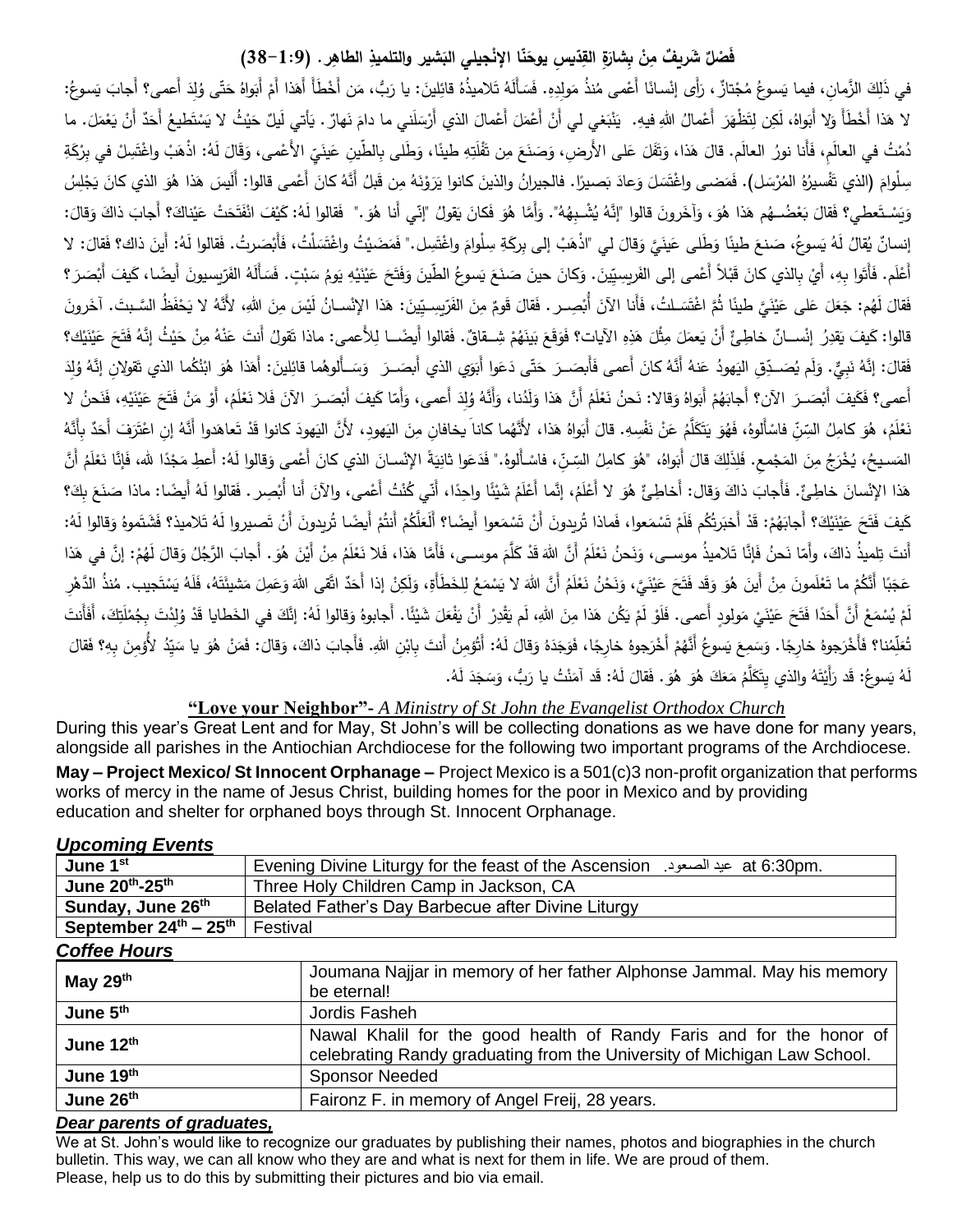#### *Dear Sunday School Parents*,

May 29, 2022 is the **last day of Sunday School!** AND **June 5, 2022 is the Sunday School Graduation!** (No Sunday School).

We will have an Ice Cream Social following graduation! Look forward to seeing you all there!

Thank you!

Paula

| <b>Holy Oblations</b>                     |                                                                                                                                                                                                                                            | Candles for the altar table and in front of the                                                       |
|-------------------------------------------|--------------------------------------------------------------------------------------------------------------------------------------------------------------------------------------------------------------------------------------------|-------------------------------------------------------------------------------------------------------|
| This week, Holy Oblations are offered by: |                                                                                                                                                                                                                                            | icons of Christ and the Theotokos offered                                                             |
|                                           | St. John Parish Family for the good health of                                                                                                                                                                                              | <u>by:</u>                                                                                            |
|                                           | Noha Schulze, George Messih, Nabil Wahbeh<br>and Helen Addes. Many years!<br>St. John Parish Family for all the mothers,<br>grandmothers and godmothers of our parish.<br>Many years!<br>Siham Mitry and family for the good health of her | + Ibrahim Fasheh in<br>memory of Hanada<br>Fasheh for one full<br>year. May her<br>memory be eternal! |
|                                           | sister Elaine Samara in Jerusalem. Many years!<br>Hala Youakeem and the Youakeem family for the                                                                                                                                            |                                                                                                       |
|                                           | good health of Aida Youakeem. Many years!<br>St. John Parish Family for the good health of<br>Nadia Frangieh. Many years!                                                                                                                  | Altar Servers: Nathan Swiess,<br>Clayton Morgan, Elias Freij, Angelo                                  |
|                                           | St. John Parish Family for the good health of<br>Fairouz Freij, Rania and Angelina Shuhaiber.<br>Many years!                                                                                                                               | Freij, Andrew Freij, Mazyn Haddadin                                                                   |
|                                           | St. John Parish Family for the good health of<br>Souhad Halaka. Many years!                                                                                                                                                                |                                                                                                       |

*St. John Orthodox Church 501 Moraga Way Orinda, CA 94563*